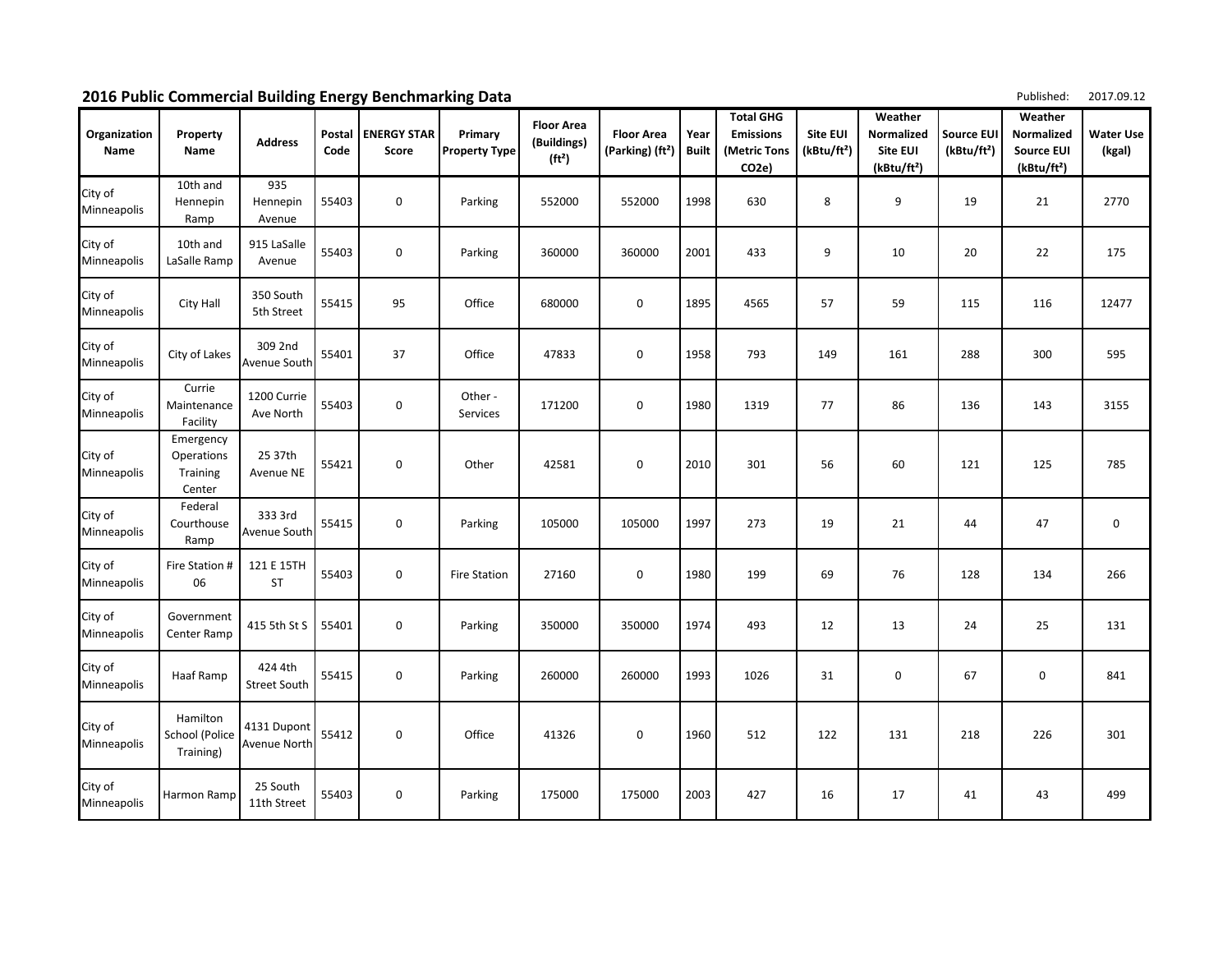| City of<br>Minneapolis | Harriet<br>Maintenance<br>Facility  | 6036 Harriet<br>Avenue South      | 55419 | $\mathbf 0$         | Repair<br>Services<br>(Vehicle, Shoe,<br>Locksmith,<br>etc.) | 53364   | $\mathbf 0$      | 1959 | 323   | 63               | 71             | 107 | 116 | 847         |
|------------------------|-------------------------------------|-----------------------------------|-------|---------------------|--------------------------------------------------------------|---------|------------------|------|-------|------------------|----------------|-----|-----|-------------|
| City of<br>Minneapolis | Hawthorne<br>Ramp                   | 31 North 9th<br>Street            | 55403 | $\mathsf{O}\xspace$ | Parking                                                      | 630000  | 630000           | 1999 | 1499  | 21               | 21             | 41  | 41  | 532         |
| City of<br>Minneapolis | Hilton Ramp                         | 1001<br>Marquette<br>Ave          | 55403 | $\mathsf{O}\xspace$ | Parking                                                      | 400000  | 400000           | 1992 | 667   | $\boldsymbol{9}$ | 9              | 28  | 29  | $\mathbf 0$ |
| City of<br>Minneapolis | Leamington<br>Ramp                  | 1001 2nd<br>Avenue South          | 55403 | 0                   | Parking                                                      | 700000  | 700000           | 1991 | 862   | 13               | 14             | 22  | 23  | 530         |
| City of<br>Minneapolis | Mill Quarter<br>Ramp                | 711 South<br>2nd Street           | 55403 | $\mathsf{O}\xspace$ | Parking                                                      | 120000  | 120000           | 2005 | 147   | 6                | $\overline{7}$ | 20  | 21  | 42          |
| City of<br>Minneapolis | Minneapolis<br>Convention<br>Center | 1301 second<br>Avenue South       | 55403 | $\mathsf{O}\xspace$ | Convention<br>Center                                         | 1500000 | $\pmb{0}$        | 1989 | 14304 | 84               | 86             | 163 | 162 | 9040        |
| City of<br>Minneapolis | Orchestra Hall<br>Ramp#1            | 1111<br>Marquette<br>Avenue South | 55403 | $\mathsf{O}\xspace$ | Parking                                                      | 239000  | 239000           | 1976 | 530   | 21               | 24             | 39  | 42  | 196         |
| City of<br>Minneapolis | Orchestra Hall<br>Ramp#2            | 1111<br>Marquette<br>Avenue South | 55403 | $\mathbf 0$         | Parking                                                      | 148000  | 148000           | 1989 | 242   | 9                | 9              | 27  | 29  | 175         |
| City of<br>Minneapolis | Orpheum<br>Theatre                  | 910<br>Hennepin<br>Ave            | 55402 | $\mathsf{O}\xspace$ | Performing<br>Arts                                           | 75036   | 0                | 1921 | 1028  | 123              | 127            | 235 | 240 | 815         |
| City of<br>Minneapolis | Plaza Ramp                          | 117 South<br>12th Street          | 55403 | $\mathsf{O}\xspace$ | Parking                                                      | 319000  | 319000           | 1989 | 801   | 21               | 23             | 43  | 46  | 1873        |
| City of<br>Minneapolis | <b>Police Precinct</b><br>#3        | 3000<br>Minnehaha<br>Avenue       | 55406 | $\mathsf{O}\xspace$ | <b>Police Station</b>                                        | 33761   | $\boldsymbol{0}$ | 2005 | 434   | 98               | 103            | 219 | 223 | 501         |
| City of<br>Minneapolis | Police Precinct<br>4                | 1925<br>Plymouth<br>Avenue North  | 55411 | $\pmb{0}$           | <b>Police Station</b>                                        | 25319   | $\pmb{0}$        | 1988 | 318   | 103              | 111            | 216 | 222 | 222         |
| City of<br>Minneapolis | <b>Public Service</b><br>Center     | 250 South<br>4th Street           | 55401 | 53                  | Office                                                       | 93010   | $\mathbf 0$      | 1957 | 1270  | 128              | 140            | 235 | 249 | 1378        |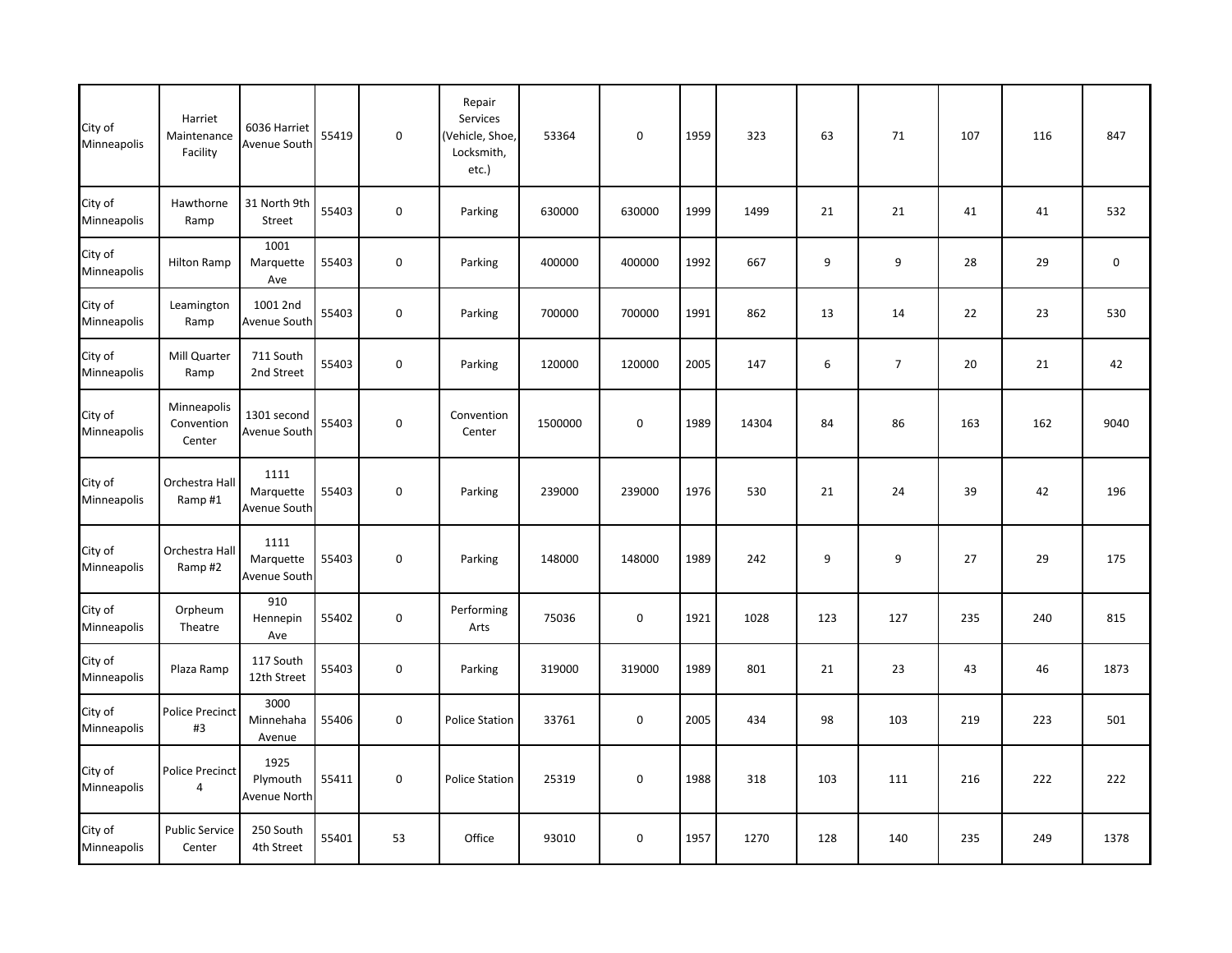| City of<br>Minneapolis | Riverfront<br>(Guthrie)<br>Ramp                    | 212 9th<br>Avenue South              | 55403 | $\mathbf 0$      | Parking                                                      | 250000  | 250000      | 2005 | 491   | 10  | 11        | 32  | 34                  | 0         |
|------------------------|----------------------------------------------------|--------------------------------------|-------|------------------|--------------------------------------------------------------|---------|-------------|------|-------|-----|-----------|-----|---------------------|-----------|
| City of<br>Minneapolis | Royalston<br>Maintenance<br>Facility               | 661 5th<br>Avenue North              | 55405 | $\pmb{0}$        | Repair<br>Services<br>(Vehicle, Shoe,<br>Locksmith,<br>etc.) | 71029   | $\pmb{0}$   | 1998 | 568   | 91  | 104       | 145 | 150                 | 840       |
| City of<br>Minneapolis | <b>State Theatre</b>                               | 805<br>Hennepin<br>Ave               | 55402 | $\pmb{0}$        | Performing<br>Arts                                           | 43000   | $\mathbf 0$ | 1921 | 409   | 61  | 65        | 160 | 163                 | 420       |
| City of<br>Minneapolis | TAD 4 Ramp                                         | 318 2nd<br>Avenue North              | 55403 | $\boldsymbol{0}$ | Parking                                                      | 450000  | 450000      | 1993 | 1715  | 29  | 31        | 65  | 67                  | 296       |
| City of<br>Minneapolis | TAD 5 Ramp                                         | 516 2nd<br>Avenue North              | 55403 | $\pmb{0}$        | Parking                                                      | 618000  | 618000      | 1989 | 1639  | 19  | 20        | 45  | 46                  | 244       |
| City of<br>Minneapolis | TAD 7 Ramp                                         | 101 North<br>9th Street              | 55403 | $\boldsymbol{0}$ | Parking                                                      | 1650000 | 1650000     | 1991 | 2591  | 10  | 10        | 26  | 27                  | 918       |
| City of<br>Minneapolis | Traffic<br>Maintenance<br>Facility (300<br>Border) | 300 Border<br>Avenue                 | 55405 | $\boldsymbol{0}$ | Other - Public<br>Services                                   | 61416   | $\mathbf 0$ | 1962 | 412   | 63  | 68        | 117 | 123                 | 484       |
| City of<br>Minneapolis | Vineland<br>(Walker) Ramp                          | 727 Vineland                         | 55403 | $\mathbf 0$      | Parking                                                      | 115000  | 115000      | 2004 | 417   | 22  | $\pmb{0}$ | 61  | $\mathsf{O}\xspace$ | 2983      |
| City of<br>Minneapolis | Water<br>Treatment and<br>Distribution<br>Campus   | 4500<br>Marshall<br><b>Street NE</b> | 55421 | $\pmb{0}$        | Drinking<br>Water<br>Treatment &<br>Distribution             | 650000  | $\mathbf 0$ | 1930 | 29482 | 329 | 347       | 770 | 786                 | $\pmb{0}$ |
| Hennepin<br>County     | 1800 Chicago                                       | 1800 Chicago<br>S.                   | 55404 | 90               | Office                                                       | 102815  | 26859       | 1996 | 783   | 72  | 78        | 133 | 139                 | 2507      |
| Hennepin<br>County     | Central Library                                    | 300 Nicolet<br>Mall                  | 55401 | $\mathbf 0$      | Library                                                      | 406354  | 133133      | 2004 | 2843  | 49  | 52        | 117 | 121                 | 5311      |
| Hennepin<br>County     | Century Plaza                                      | 330 south<br>12th st                 | 55404 | 99               | Office                                                       | 297650  | 206659      | 1934 | 2058  | 53  | 57        | 118 | 122                 | 2670      |
| Hennepin<br>County     | <b>Family Justice</b><br>Center                    | 110 S. 4th St.                       | 55415 | 97               | Courthouse                                                   | 227422  | 49804       | 1956 | 1422  | 54  | 57        | 108 | 111                 | 1129      |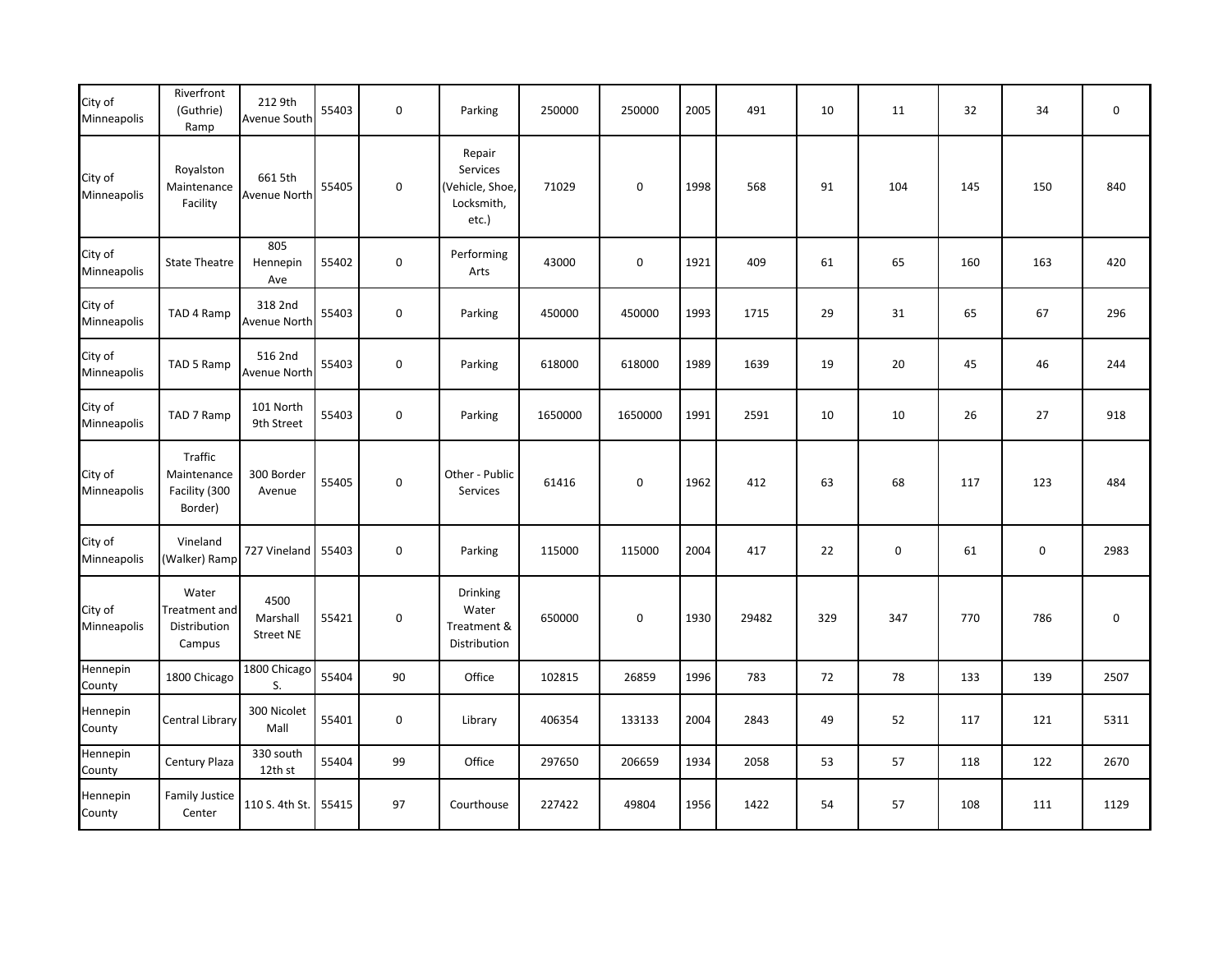| Hennepin<br>County                   | Forensic<br><b>Sciences</b><br><b>Building</b>     | 530 Chicago<br>Avenue South | 55415 | 4           | <b>Medical Office</b>                                        | 62602   | 21578            | 1974 | 1193  | 220 | 230 | 335 | 347 | 415   |
|--------------------------------------|----------------------------------------------------|-----------------------------|-------|-------------|--------------------------------------------------------------|---------|------------------|------|-------|-----|-----|-----|-----|-------|
| Hennepin<br>County                   | Government<br>Center                               | 300 S. Sixth                | 55487 | 85          | Courthouse                                                   | 1277301 | 168895           | 1974 | 11406 | 86  | 91  | 154 | 161 | 8354  |
| Hennepin<br>County                   | Health<br>Services<br><b>Building</b>              | 525 Portland<br>Ave South   | 55415 | 99          | Office                                                       | 198739  | $\boldsymbol{0}$ | 1989 | 1133  | 51  | 53  | 98  | 101 | 1827  |
| Hennepin<br>County                   | Hennepin<br>County<br>Medical<br>Center            | <b>701 Park</b><br>Avenue   | 55415 | 95          | Hospital<br>(General<br>Medical &<br>Surgical)               | 2404995 | 500174           | 1976 | 35460 | 173 | 176 | 260 | 264 | 23188 |
| Hennepin<br>County                   | Hiawatha<br>Maintenance<br>Facility                | 1901 East<br>26th Street    | 55404 | $\mathbf 0$ | Repair<br>Services<br>(Vehicle, Shoe,<br>Locksmith,<br>etc.) | 62192   | $\pmb{0}$        | 2010 | 766   | 82  | 86  | 207 | 211 | 73    |
| Hennepin<br>County                   | Juvenile<br>Justice<br>Center/Detent<br>ion Center | 626 S. Sixth                | 55415 | $\mathbf 0$ | Prison/Incarce<br>ration                                     | 199219  | $\mathbf 0$      | 1983 | 1581  | 76  | 78  | 137 | 140 | 1969  |
| Hennepin<br>County                   | North Point<br>Health and<br>Wellness              | 1313 Penn<br>Ave N          | 55411 | 78          | <b>Medical Office</b>                                        | 67205   | 76221            | 1995 | 625   | 66  | 69  | 157 | 160 | 852   |
| Hennepin<br>County                   | North Regiona<br>Library                           | 1315 Lowry<br>Avenue North  | 55411 | $\pmb{0}$   | Library                                                      | 38993   | 19255            | 1971 | 293   | 66  | 73  | 130 | 137 | 435   |
| Hennepin<br>County                   | <b>Public Safety</b><br>Facility                   | 401 4 Ave<br>South          | 55415 | $\mathbf 0$ | Prison/Incarce<br>ration                                     | 381568  | 51208            | 2001 | 4658  | 121 | 124 | 211 | 215 | 9628  |
| Hennepin<br>County                   | <b>Whittier Clinic</b>                             | 2810 Nicollet<br>Ave. South | 55415 | 23          | <b>Medical Office</b>                                        | 63808   | 60600            | 2008 | 1116  | 141 | 146 | 300 | 305 | 1140  |
| Minneapolis<br><b>Public Schools</b> | Andersen<br>Elementary                             | 2727 10th<br>Ave S          | 55407 | 58          | K-12 School                                                  | 233557  | $\boldsymbol{0}$ | 1976 | 494   | 69  | 75  | 134 | 140 | 3484  |
| Minneapolis<br><b>Public Schools</b> | Anthony<br>Middle School                           | 5757 Irving<br>Ave S        | 55419 | 66          | K-12 School                                                  | 139806  | $\pmb{0}$        | 1957 | 978   | 81  | 92  | 126 | 137 | 1617  |
| Minneapolis<br><b>Public Schools</b> | Anwatin<br>Middle School                           | 256 Upton<br>Ave S          | 55405 | 91          | K-12 School                                                  | 173507  | 0                | 1960 | 709   | 43  | 49  | 73  | 79  | 785   |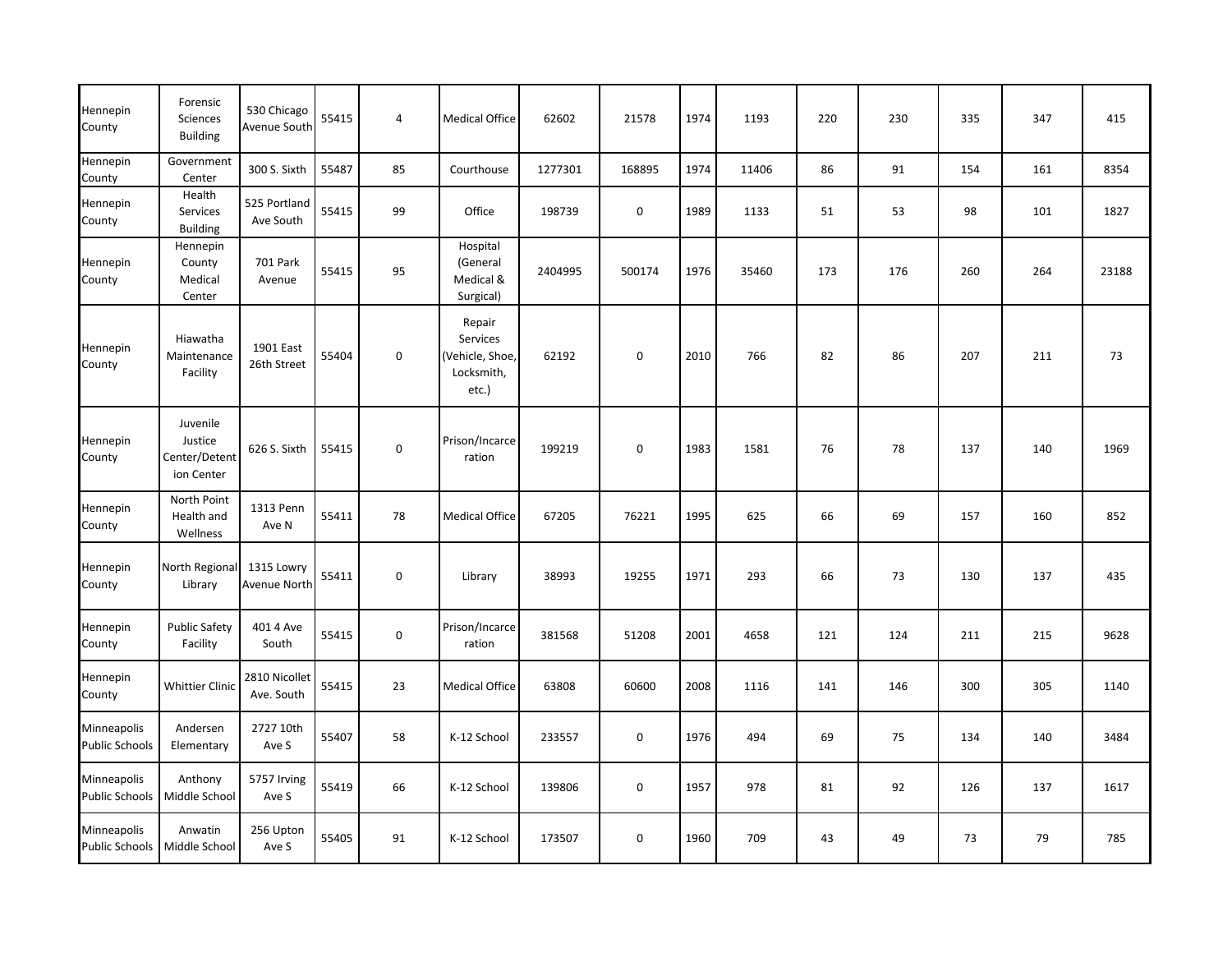| Minneapolis<br><b>Public Schools</b> | Armatage<br>Elementary                     | 2501 West<br>56th Street        | 55410 | 82 | K-12 School | 91500  | $\mathbf 0$ | 1952 | 555  | 75  | 84  | 110 | 121 | 1030        |
|--------------------------------------|--------------------------------------------|---------------------------------|-------|----|-------------|--------|-------------|------|------|-----|-----|-----|-----|-------------|
| Minneapolis<br><b>Public Schools</b> | <b>Bancroft</b><br>Elementary              | 1315 East<br>38th Street        | 55407 | 50 | K-12 School | 79267  | 0           | 1925 | 510  | 82  | 93  | 118 | 130 | 1685        |
| Minneapolis<br><b>Public Schools</b> | Barton<br>Elementary                       | 4237 Colfax<br>Ave S            | 55409 | 65 | K-12 School | 83752  | 0           | 1925 | 665  | 76  | 84  | 139 | 147 | $\mathbf 0$ |
| Minneapolis<br><b>Public Schools</b> | Bethune                                    | 917 Emerson<br>Ave N            | 55411 | 67 | K-12 School | 75430  | $\mathsf 0$ | 1968 | 587  | 89  | 101 | 140 | 152 | 352         |
| Minneapolis<br><b>Public Schools</b> | <b>Bryn Mawr</b><br>Elementary             | 252 Upton<br>Avenue South       | 55405 | 27 | K-12 School | 102658 | 0           | 1962 | 1143 | 94  | 103 | 192 | 202 | 1976        |
| Minneapolis<br><b>Public Schools</b> | <b>Burroughs</b><br>Elementary             | 1601 West<br>50th Street        | 55419 | 83 | K-12 School | 162320 | 0           | 2002 | 969  | 58  | 63  | 105 | 110 | 1207        |
| Minneapolis<br><b>Public Schools</b> | <b>City View</b><br>Elementary             | 3350 4th<br><b>Street North</b> | 55412 | 73 | K-12 School | 132372 | $\mathbf 0$ | 1999 | 851  | 56  | 61  | 111 | 117 | 1209        |
| Minneapolis<br><b>Public Schools</b> | Davis Center<br>(District<br>Headquarters) | 1250 West<br>Braodway           | 55411 | 97 | Office      | 237742 | 0           | 2013 | 1618 | 44  | 45  | 114 | 115 | 1452        |
| Minneapolis<br><b>Public Schools</b> | Dowling<br>Elementary                      | 3900 West<br>River<br>Parkway   | 55406 | 66 | K-12 School | 90776  | 0           | 2007 | 883  | 110 | 124 | 175 | 189 | $\mathbf 0$ |
| Minneapolis<br><b>Public Schools</b> | <b>Edison Senior</b><br>High               | 700 22nd Ave<br><b>NE</b>       | 55418 | 86 | K-12 School | 279550 | 0           | 1925 | 1527 | 60  | 68  | 98  | 106 | 1863        |
| Minneapolis<br><b>Public Schools</b> | Emerson<br>Elementary                      | 1421 Spruce<br>Place            | 55403 | 75 | K-12 School | 61733  | 0           | 1925 | 492  | 93  | 104 | 144 | 154 | 1469        |
| Minneapolis<br><b>Public Schools</b> | Field<br>Elementary                        | 4645 4th Ave<br>South           | 55409 | 73 | K-12 School | 81171  | 0           | 1925 | 598  | 82  | 91  | 132 | 141 | 590         |
| Minneapolis<br><b>Public Schools</b> | Folwell<br>Elementary                      | 3611 20th<br>Ave S.             | 55411 | 75 | K-12 School | 140629 | 0           | 1945 | 888  | 59  | 65  | 110 | 117 | 828         |
| Minneapolis<br><b>Public Schools</b> | Franklin Jr.<br>High School                | 1501 Aldrich<br>Ave N           | 55411 | 93 | K-12 School | 125794 | $\pmb{0}$   | 1970 | 636  | 27  | 27  | 83  | 83  | 1121        |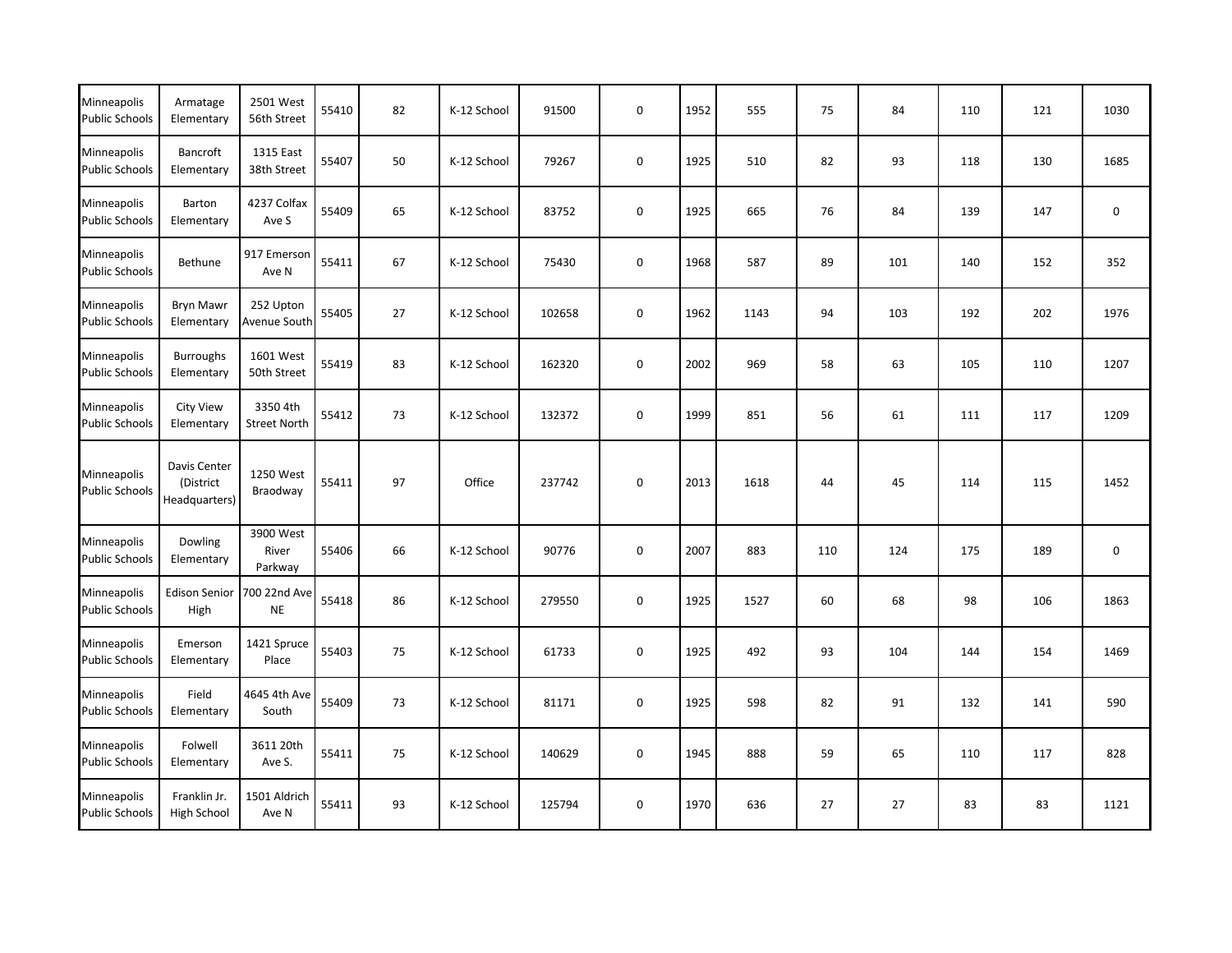| Minneapolis<br><b>Public Schools</b> | <b>Green Central</b><br>Park<br>Elementary | 3416 4th Ave<br>S           | 55408 | 100 | K-12 School | 120735 | $\boldsymbol{0}$ | 1993 | 343  | 38  | 41  | 52  | 56  | 1280 |
|--------------------------------------|--------------------------------------------|-----------------------------|-------|-----|-------------|--------|------------------|------|------|-----|-----|-----|-----|------|
| Minneapolis<br><b>Public Schools</b> | Hale<br>Elementary                         | 1220 East<br>54th Street    | 55417 | 63  | K-12 School | 81807  | $\mathbf 0$      | 1930 | 286  | 89  | 101 | 143 | 155 | 828  |
| Minneapolis<br><b>Public Schools</b> | Hall<br>Elementary                         | 1601 Aldrich<br>Ave N       | 55411 | 72  | K-12 School | 81030  | $\pmb{0}$        | 1960 | 606  | 85  | 96  | 134 | 146 | 693  |
| Minneapolis<br><b>Public Schools</b> | Harrison -<br>Other                        | 501 Irving<br>Ave N         | 55405 | 92  | K-12 School | 54793  | $\mathbf 0$      | 1998 | 376  | 62  | 67  | 119 | 125 | 171  |
| Minneapolis<br><b>Public Schools</b> | <b>Henry Senior</b><br>High                | 4320 Newton<br>Ave N        | 55412 | 77  | K-12 School | 240121 | $\pmb{0}$        | 1926 | 1553 | 74  | 85  | 116 | 129 | 1745 |
| Minneapolis<br><b>Public Schools</b> | Hiawatha<br>Elementary                     | 4201 42nd<br>Ave S          | 55406 | 53  | K-12 School | 40888  | $\pmb{0}$        | 1925 | 408  | 163 | 191 | 191 | 221 | 790  |
| Minneapolis<br><b>Public Schools</b> | Howe<br>Elementary                         | 3733 43rd<br>Ave S.         | 55411 | 90  | K-12 School | 36161  | 0                | 1941 | 260  | 67  | 74  | 126 | 132 | 919  |
| Minneapolis<br><b>Public Schools</b> | Jefferson<br>Elementary                    | 1200 West<br>26th Street    | 55405 | 75  | K-12 School | 156450 | $\pmb{0}$        | 1925 | 965  | 78  | 88  | 113 | 123 | 1662 |
| Minneapolis<br><b>Public Schools</b> | Jenny Lind                                 | 5025 Bryant<br>Avenue North | 55413 | 56  | K-12 School | 96693  | 0                | 1995 | 744  | 73  | 77  | 135 | 139 | 678  |
| Minneapolis<br>Public Schools        | Jordan Park                                | 1501 30th<br>Ave N          | 55430 | 27  | K-12 School | 123293 | $\pmb{0}$        | 1999 | 1338 | 98  | 98  | 189 | 189 | 999  |
| Minneapolis<br><b>Public Schools</b> | Keewaydin<br>Elementary                    | 5209 30th<br>Ave S          | 55417 | 44  | K-12 School | 87000  | 0                | 1934 | 819  | 97  | 106 | 167 | 175 | 5042 |
| Minneapolis<br>Public Schools        | Kenny<br>Elementary                        | 5720<br>Emerson Ave<br>S    | 55419 | 74  | K-12 School | 61776  | $\mathbf 0$      | 1954 | 454  | 93  | 105 | 134 | 148 | 836  |
| Minneapolis<br><b>Public Schools</b> | Kenwood<br>Elementary                      | 2013 Penn<br>Ave S          | 55405 | 92  | K-12 School | 67300  | $\pmb{0}$        | 1925 | 368  | 59  | 66  | 98  | 105 | 472  |
| Minneapolis<br><b>Public Schools</b> | Lake Harriet<br>Lower Campus<br>(Audubon)  | 4030 Chowen<br>Ave S        | 55410 | 79  | K-12 School | 69000  | $\boldsymbol{0}$ | 1925 | 470  | 77  | 86  | 122 | 131 | 1117 |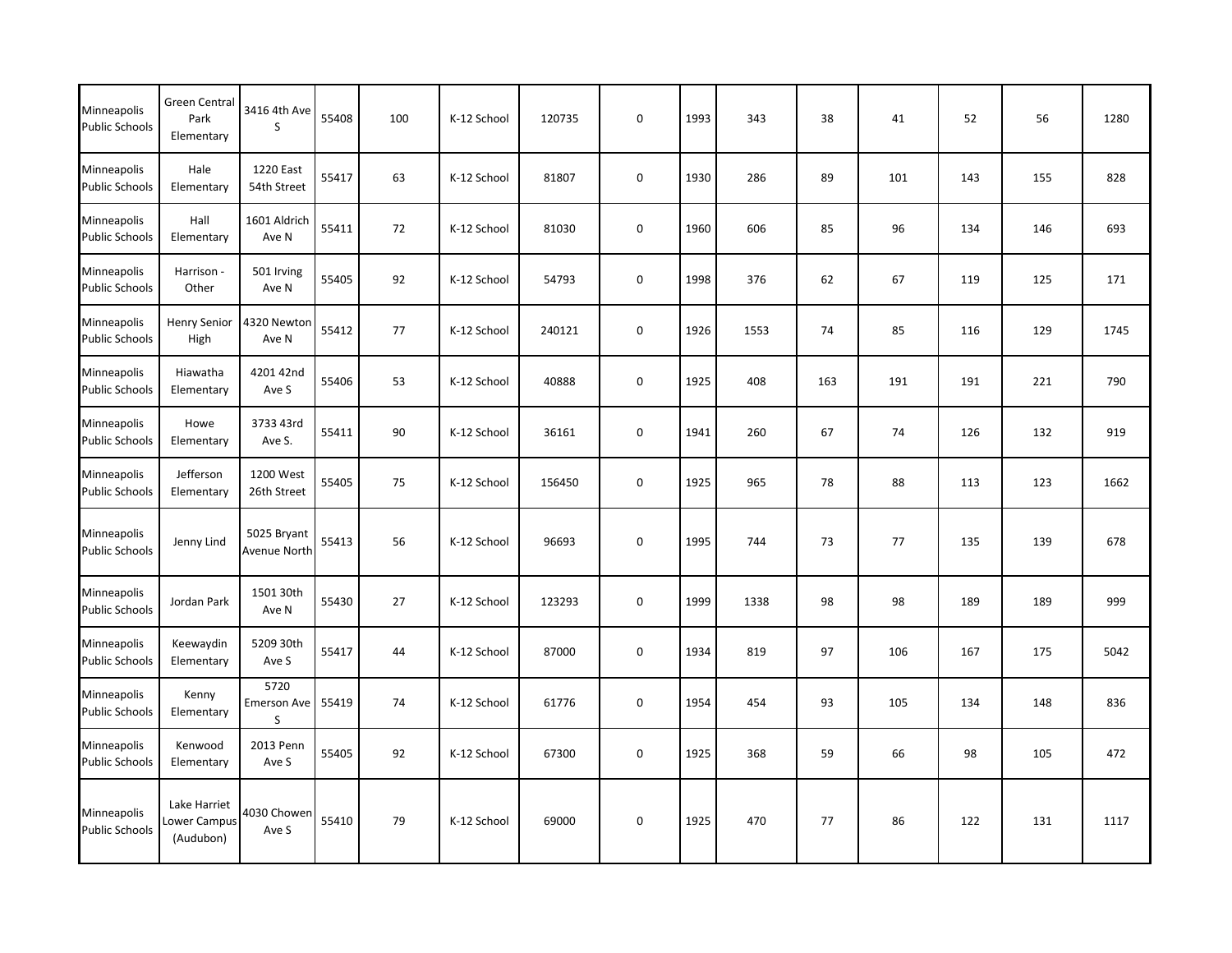| Minneapolis<br><b>Public Schools</b> | Lake Harriet<br><b>Upper Campus</b><br>(Fulton) | 4912 Vincent<br>Ave S          | 55410 | 70 | K-12 School               | 77238  | $\mathbf 0$ | 1925 | 657  | 101 | 113 | 154 | 166 | 806         |
|--------------------------------------|-------------------------------------------------|--------------------------------|-------|----|---------------------------|--------|-------------|------|------|-----|-----|-----|-----|-------------|
| Minneapolis<br><b>Public Schools</b> | Lincoln<br>Elementary                           | 2131 12th<br>Ave N             | 55411 | 35 | K-12 School               | 155831 | $\pmb{0}$   | 1952 | 1386 | 92  | 102 | 158 | 168 | 1125        |
| Minneapolis<br><b>Public Schools</b> | Longfellow<br>Elementary                        | 3017 E 31st<br>Street          | 55406 | 24 | K-12 School               | 42733  | $\mathbf 0$ | 1925 | 488  | 157 | 178 | 212 | 233 | 756         |
| Minneapolis<br><b>Public Schools</b> | Loring<br>Elementary                            | 2600 44th<br>Ave N             | 55412 | 82 | K-12 School               | 60096  | $\pmb{0}$   | 1928 | 424  | 87  | 100 | 128 | 141 | 1555        |
| Minneapolis<br><b>Public Schools</b> | Lucy Laney<br>Elementary                        | 3333 Penn<br>Ave N             | 55412 | 71 | K-12 School               | 111726 | $\pmb{0}$   | 2000 | 879  | 70  | 77  | 137 | 144 | 0           |
| Minneapolis<br><b>Public Schools</b> | Lyndale<br>Elementary                           | 3333 Grand<br>Ave S            | 55408 | 81 | K-12 School               | 97506  | 0           | 1966 | 647  | 59  | 64  | 115 | 120 | 1404        |
| Minneapolis<br><b>Public Schools</b> | Marcy<br>Elementary                             | 415 4th Ave<br>SE              | 55414 | 78 | K-12 School               | 78957  | $\mathsf 0$ | 1992 | 626  | 71  | 77  | 138 | 143 | 1418        |
| Minneapolis<br><b>Public Schools</b> | Nellie Stone<br>Johnson<br>Elementary           | 807 27th Ave<br>${\sf N}$      | 55411 | 67 | K-12 School               | 125150 | $\pmb{0}$   | 2001 | 914  | 66  | 73  | 127 | 135 | 2677        |
| Minneapolis<br><b>Public Schools</b> | North Senior<br>High                            | 1500 James<br>Ave N            | 55411 | 34 | K-12 School               | 290000 | $\pmb{0}$   | 1972 | 2694 | 82  | 88  | 161 | 167 | 4580        |
| Minneapolis<br><b>Public Schools</b> | North Star                                      | 2400 Girard<br>Ave N           | 55411 | 44 | K-12 School               | 142718 | $\pmb{0}$   | 1975 | 1264 | 79  | 87  | 154 | 162 | 252         |
| Minneapolis<br><b>Public Schools</b> | Northeast<br>Middle                             | 2955 Hayes<br><b>Street NE</b> | 55418 | 46 | K-12 School               | 176336 | $\mathsf 0$ | 1956 | 1573 | 107 | 117 | 162 | 172 | 4737        |
| Minneapolis<br><b>Public Schools</b> | Northrop at<br>Ericsson                         | 4315 31st<br>Ave S             | 55406 | 70 | K-12 School               | 57874  | 0           | 2007 | 446  | 93  | 105 | 140 | 153 | $\mathbf 0$ |
| Minneapolis<br><b>Public Schools</b> | Nutrition<br>Center                             | 812 Plymouth<br>Ave.           | 55411 | 10 | Refrigerated<br>Warehouse | 73143  | $\mathsf 0$ | 1974 | 1444 | 156 | 161 | 338 | 343 | 1492        |
| Minneapolis<br><b>Public Schools</b> | Olson Middle<br>School                          | 1607 51st<br>Ave N             | 55430 | 62 | K-12 School               | 134959 | $\mathbf 0$ | 1962 | 1115 | 90  | 100 | 147 | 158 | 1262        |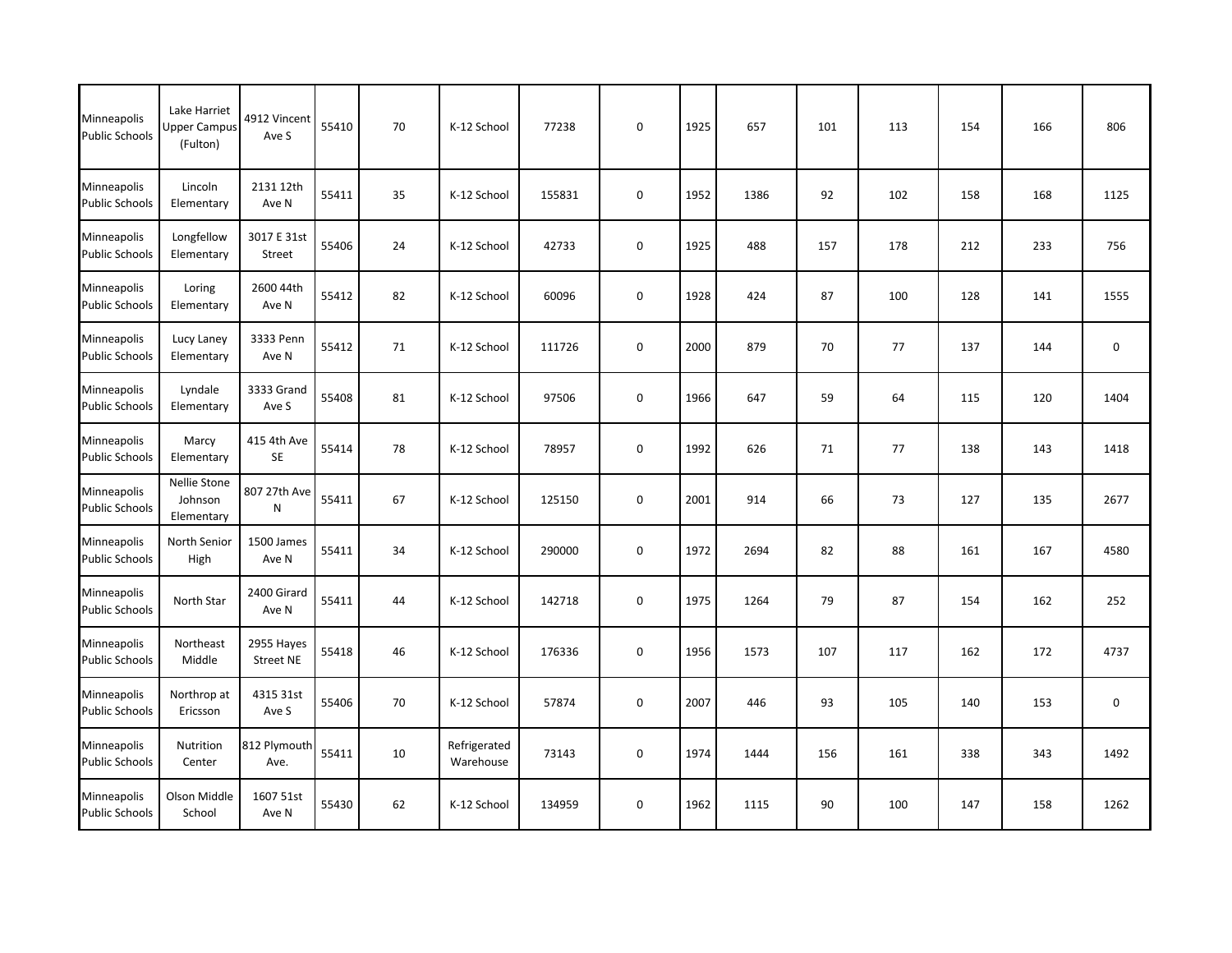| Minneapolis<br><b>Public Schools</b> | Pantages<br>Theatre                     | 710<br>Hennepin<br>Ave            | 55402 | $\mathbf 0$ | Performing<br>Arts | 25000  | $\mathbf 0$ | 1916 | 249  | 101 | 111 | 172 | 187 | 230  |
|--------------------------------------|-----------------------------------------|-----------------------------------|-------|-------------|--------------------|--------|-------------|------|------|-----|-----|-----|-----|------|
| Minneapolis<br><b>Public Schools</b> | Pillsbury<br>Elementary                 | 2250 Garfield<br><b>Street NE</b> | 55418 | 84          | K-12 School        | 87705  | 0           | 1991 | 592  | 63  | 69  | 118 | 124 | 1545 |
| Minneapolis<br><b>Public Schools</b> | Pratt<br>Community<br>Center            | 66 Malcom<br>Ave SE               | 55414 | 95          | K-12 School        | 42437  | $\mathsf 0$ | 1925 | 190  | 45  | 49  | 79  | 84  | 848  |
| Minneapolis<br><b>Public Schools</b> | Ramsey Elem<br>Washburn<br>Senior       | 201 West<br>49th Street           | 55409 | 79          | K-12 School        | 403234 | $\mathsf 0$ | 1925 | 2787 | 80  | 88  | 124 | 133 | 1053 |
| Minneapolis<br><b>Public Schools</b> | Roosevelt<br>Senior High                | 4029 28th<br>Ave S                | 55406 | 76          | K-12 School        | 324718 | 0           | 1925 | 2225 | 80  | 92  | 124 | 136 | 1963 |
| Minneapolis<br><b>Public Schools</b> | Sanford<br>Middle School                | 3524 42nd<br>Ave S                | 55406 | 53          | K-12 School        | 132893 | 0           | 1926 | 1146 | 96  | 108 | 154 | 167 | 1339 |
| Minneapolis<br><b>Public Schools</b> | Seward<br>Elementary                    | 2309 28th<br>Ave S                | 55406 | 66          | K-12 School        | 79692  | 0           | 1965 | 737  | 85  | 93  | 161 | 169 | 2028 |
| Minneapolis<br><b>Public Schools</b> | Sheridan<br>Elementary                  | 1201<br>University<br>Ave NE      | 55413 | 60          | K-12 School        | 148005 | 0           | 1932 | 976  | 88  | 101 | 122 | 136 | 1417 |
| Minneapolis<br><b>Public Schools</b> | South Senior<br>High                    | 3131 19th<br>Ave S                | 55407 | 55          | K-12 School        | 283094 | 0           | 1968 | 2561 | 85  | 91  | 158 | 164 | 5285 |
| Minneapolis<br><b>Public Schools</b> | Southwest<br>Senior High                | 3510 West<br>47th street          | 55410 | 88          | K-12 School        | 300845 | $\pmb{0}$   | 1939 | 2008 | 61  | 67  | 116 | 123 | 1652 |
| Minneapolis<br><b>Public Schools</b> | Sullivan<br>Elementary                  | 3100 E 28th<br>Street             | 55406 | 71          | K-12 School        | 214421 | 0           | 1991 | 1445 | 65  | 71  | 118 | 125 | 2047 |
| Minneapolis<br><b>Public Schools</b> | <b>Tuttle School</b>                    | 1042 18th<br>Ave SE               | 55414 | 74          | K-12 School        | 63305  | $\mathsf 0$ | 1910 | 426  | 77  | 86  | 121 | 130 | 293  |
| Minneapolis<br><b>Public Schools</b> | W. Harry Davis<br>Academy<br>Elementary | 1510<br>Glenwood<br>Ave           | 55405 | 73          | K-12 School        | 94282  | $\mathbf 0$ | 1995 | 635  | 68  | 74  | 119 | 126 | 376  |
| Minneapolis<br><b>Public Schools</b> | Waite Park<br>Elementary                | 1800 34th<br>Ave NE               | 55418 | 61          | K-12 School        | 60083  | $\pmb{0}$   | 1950 | 537  | 90  | 99  | 158 | 168 | 658  |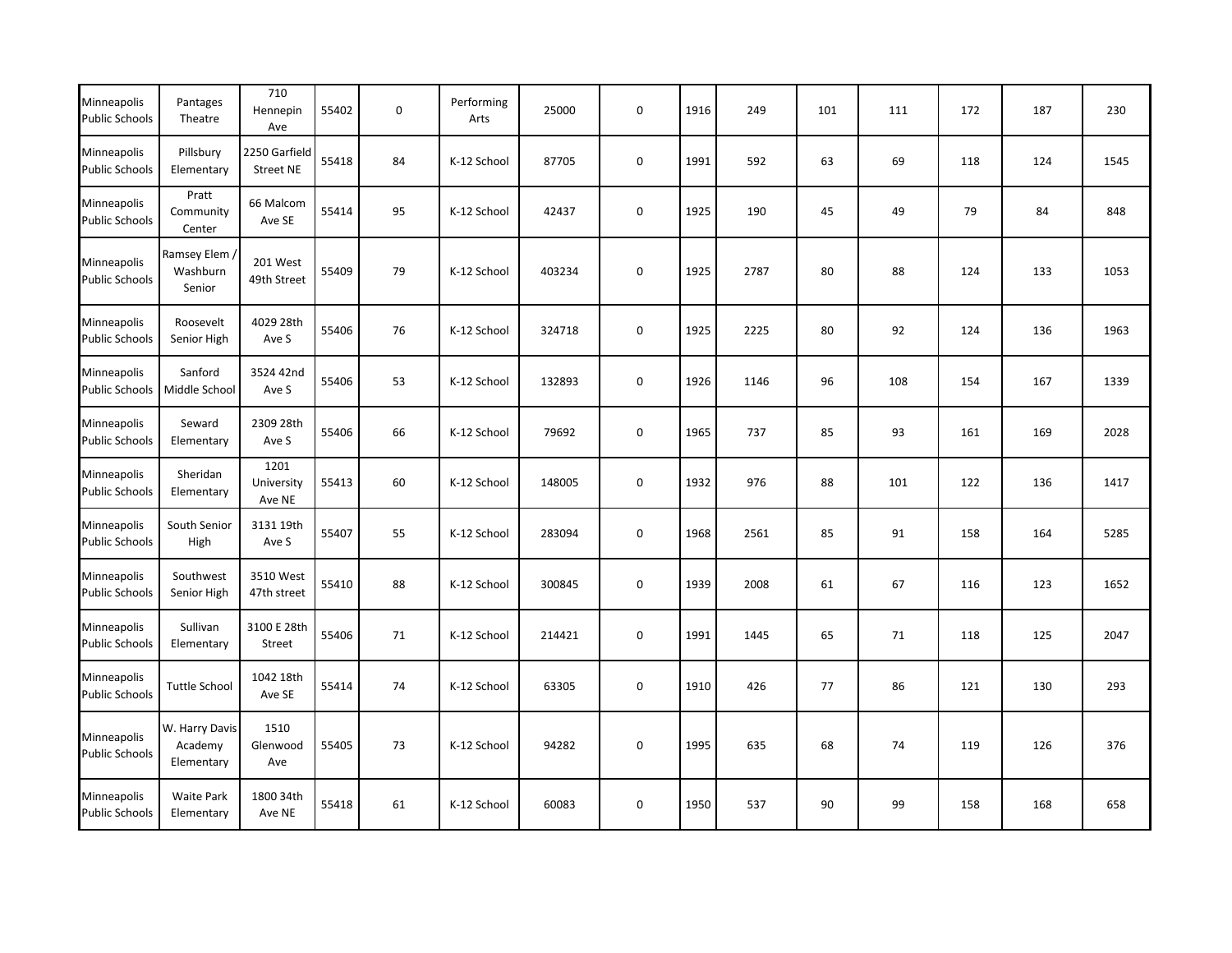| Minneapolis<br><b>Public Schools</b>        | Webster                             | 425 5th St NE              | 55413 | 93          | K-12 School                                    | 73414  | $\mathbf 0$      | 1974 | 415  | 30  | 30  | 93  | 93  | 207              |
|---------------------------------------------|-------------------------------------|----------------------------|-------|-------------|------------------------------------------------|--------|------------------|------|------|-----|-----|-----|-----|------------------|
| Minneapolis<br><b>Public Schools</b>        | Wenonah<br>Elementary               | 5625 23rd<br>Ave S         | 55417 | 61          | K-12 School                                    | 44827  | $\mathbf 0$      | 1952 | 400  | 107 | 120 | 162 | 175 | 498              |
| Minneapolis<br><b>Public Schools</b>        | Whittier<br>Elementary              | 315 West<br>26th Street    | 55404 | 84          | K-12 School                                    | 142460 | $\mathbf 0$      | 1997 | 864  | 53  | 56  | 105 | 107 | 1435             |
| Minneapolis<br><b>Public Schools</b>        | Wilder /<br><b>Transition Plus</b>  | 3345 Chicago<br>Ave        | 55407 | 45          | K-12 School                                    | 205536 | $\mathbf 0$      | 1975 | 1729 | 91  | 98  | 150 | 158 | 3170             |
| Minneapolis<br><b>Public Schools</b>        | Windom<br>Elementary                | 5821<br>Wentworth<br>Ave S | 55419 | 82          | K-12 School                                    | 73618  | $\mathbf 0$      | 1925 | 493  | 67  | 75  | 118 | 126 | $\mathbf 0$      |
| Mpls Park and<br>Recreation<br><b>Board</b> | Armatage Park<br>[Mn012156]         | 2500 57th St<br>W          | 55410 | $\mathbf 0$ | Fitness<br>Center/Health<br>Club/Gym           | 7097   | $\pmb{0}$        | 1978 | 62   | 98  | 109 | 159 | 171 | 0                |
| Mpls Park and<br>Recreation<br><b>Board</b> | <b>Audubon Park</b><br>[Mn012157]   | 1320 29th<br>Ave NE        | 55418 | $\mathbf 0$ | Other-<br>Entertainment<br>/Public<br>Assembly | 6177   | $\pmb{0}$        | 1978 | 56   | 99  | 109 | 165 | 176 | $\mathbf 0$      |
| Mpls Park and<br>Recreation<br>Board        | <b>Bottineau Park</b><br>[Mn012158] | 2000 2nd St<br><b>NE</b>   | 55418 | $\mathbf 0$ | <b>Fitness</b><br>Center/Health<br>Club/Gym    | 13760  | $\mathbf 0$      | 2001 | 125  | 97  | 109 | 166 | 178 | $\mathbf 0$      |
| Mpls Park and<br>Recreation<br>Board        | <b>Brackett Park</b><br>[Mn012159]  | 2728 39th<br>Ave S         | 55406 | $\mathbf 0$ | Other-<br>Entertainment<br>/Public<br>Assembly | 5314   | $\mathbf 0$      | 1999 | 37   | 57  | 63  | 125 | 133 | $\mathbf 0$      |
| Mpls Park and<br>Recreation<br>Board        | Corcoran Park<br>[Mn012161]         | 3332 20th<br>Ave S         | 55407 | $\mathbf 0$ | Other-<br>Entertainment<br>/Public<br>Assembly | 5855   | $\boldsymbol{0}$ | 1977 | 58   | 109 | 123 | 180 | 194 | $\boldsymbol{0}$ |
| Mpls Park and<br>Recreation<br>Board        | Creekview<br>Park<br>[Mn012162]     | 5001 Irving<br>Ave N       | 55430 | $\mathbf 0$ | Other-<br>Entertainment<br>/Public<br>Assembly | 6068   | $\boldsymbol{0}$ | 1976 | 36   | 68  | 77  | 107 | 118 | $\boldsymbol{0}$ |
| Mpls Park and<br>Recreation<br>Board        | <b>Elliot Park</b><br>[Mn012164]    | 1000 14th St<br>E          | 55404 | $\mathbf 0$ | Other-<br>Entertainment<br>/Public<br>Assembly | 7215   | $\mathbf 0$      | 1961 | 63   | 88  | 97  | 157 | 164 | 655              |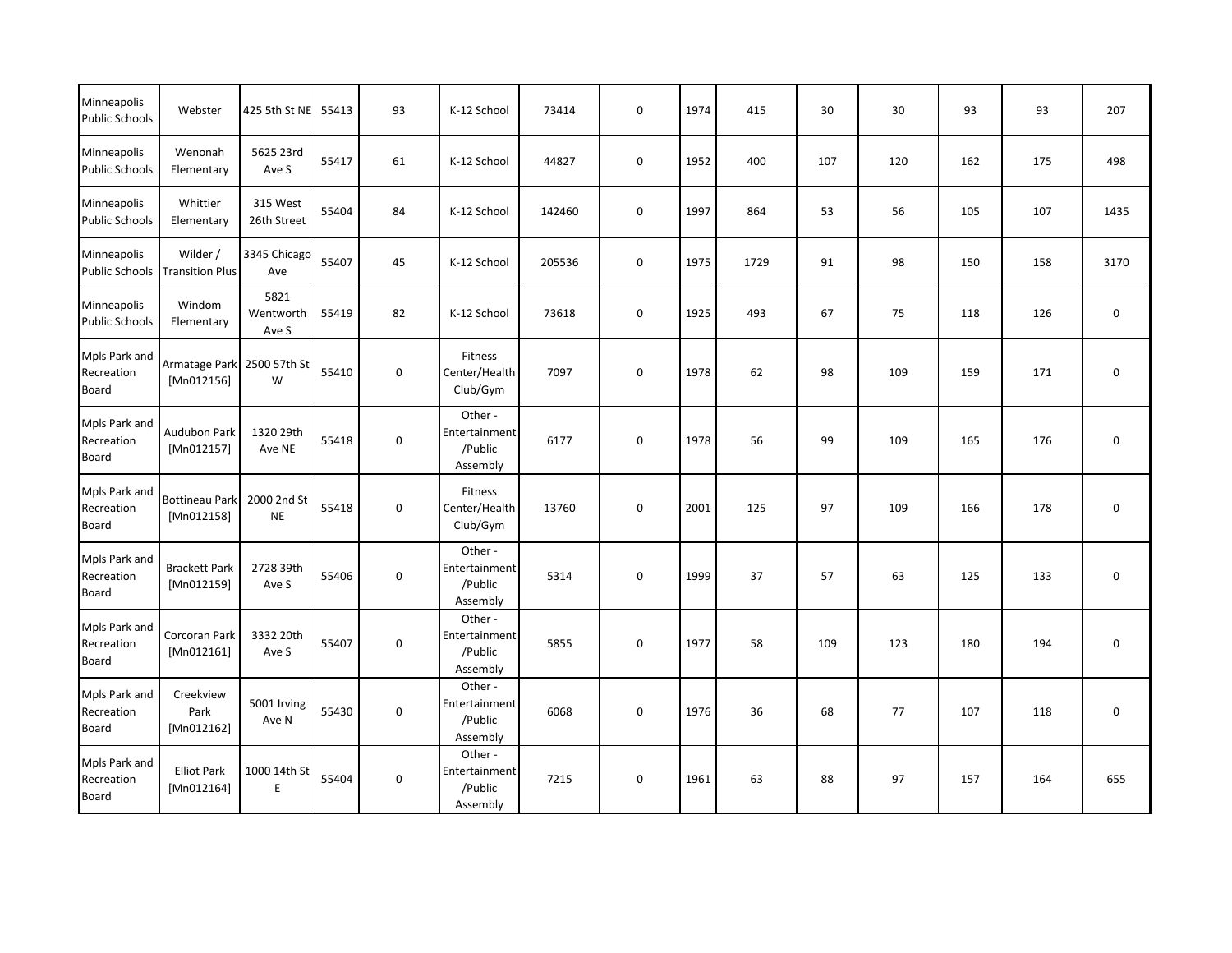| Mpls Park and<br>Recreation<br><b>Board</b> | <b>Farview Park</b><br>[Mn012165]        | 621 29th Ave<br>${\sf N}$   | 55411 | $\mathbf 0$         | Other-<br>Entertainment<br>/Public<br>Assembly  | 18688 | $\boldsymbol{0}$ | 1976 | 189 | 88  | 97  | 180 | 190 | 0   |
|---------------------------------------------|------------------------------------------|-----------------------------|-------|---------------------|-------------------------------------------------|-------|------------------|------|-----|-----|-----|-----|-----|-----|
| Mpls Park and<br>Recreation<br>Board        | <b>Folwell Park</b><br>[Mn012166]        | 3600 Knox<br>Ave N          | 55412 | $\mathsf{O}\xspace$ | Other-<br>Entertainment<br>/Public<br>Assembly  | 13370 | $\mathbf 0$      | 2001 | 124 | 63  | 67  | 162 | 165 | 0   |
| Mpls Park and<br>Recreation<br><b>Board</b> | <b>Fuller Park</b><br>[Mn012167]         | 4802 Grand<br>Ave S         | 55419 | $\mathsf{O}\xspace$ | Other-<br>Entertainment<br>/Public<br>Assembly  | 6357  | $\pmb{0}$        | 1976 | 50  | 83  | 91  | 141 | 149 | 330 |
| Mpls Park and<br>Recreation<br><b>Board</b> | Keewaydin<br>Park<br>[Mn012169]          | 3030 53rd St<br>E           | 55417 | 0                   | Other-<br>Entertainment<br>/Public<br>Assembly  | 6314  | 0                | 1972 | 66  | 107 | 120 | 188 | 202 | 658 |
| Mpls Park and<br>Recreation<br><b>Board</b> | Kenny Park<br>[ Mn012170]                | 1328 58th St<br>W           | 55419 | 0                   | Other-<br>Entertainment<br>/Public<br>Assembly  | 2456  | 0                | 1962 | 46  | 177 | 194 | 335 | 358 | 0   |
| Mpls Park and<br>Recreation<br>Board        | Kenwood Park 2101 Franklin<br>[Mn012171] | Ave W                       | 55405 | $\mathsf{O}\xspace$ | Other -<br>Entertainment<br>/Public<br>Assembly | 5956  | 0                | 1983 | 41  | 72  | 81  | 124 | 132 | 48  |
| Mpls Park and<br>Recreation<br>Board        | Lake Hiawatha<br>[Mn012172]              | 2701 44th St<br>E           | 55406 | $\mathsf{O}\xspace$ | Other-<br>Entertainment<br>/Public<br>Assembly  | 3970  | $\mathbf 0$      | 1977 | 55  | 113 | 125 | 246 | 263 | 561 |
| Mpls Park and<br>Recreation<br><b>Board</b> | Lake Nokomis<br>Park<br>[Mn012173]       | 2401 E<br>Minnehaha<br>Pkwy | 55417 | $\mathsf{O}\xspace$ | Other-<br>Entertainment<br>/Public<br>Assembly  | 13769 | $\pmb{0}$        | 1975 | 70  | 58  | 66  | 94  | 102 | 0   |
| Mpls Park and<br>Recreation<br><b>Board</b> | Linden Hills<br>Park<br>[Mn012174]       | 4230 Xerxes<br>Ave S        | 55410 | 0                   | Other-<br>Entertainment<br>/Public<br>Assembly  | 7930  | 0                | 1972 | 83  | 117 | 132 | 192 | 208 | 0   |
| Mpls Park and<br>Recreation<br><b>Board</b> | Logan Park<br>[Mn012175]                 | 680 13th Ave<br><b>NE</b>   | 55413 | $\pmb{0}$           | Other-<br>Entertainment<br>/Public<br>Assembly  | 14294 | $\pmb{0}$        | 1971 | 134 | 92  | 103 | 168 | 183 | 907 |
| Mpls Park and<br>Recreation<br><b>Board</b> | Longfellow<br>Park<br>[Mn012176]         | 3435 36th<br>Ave S          | 55406 | $\mathsf{O}\xspace$ | Other-<br>Entertainment<br>/Public<br>Assembly  | 16396 | 0                | 1962 | 122 | 61  | 67  | 132 | 140 | 0   |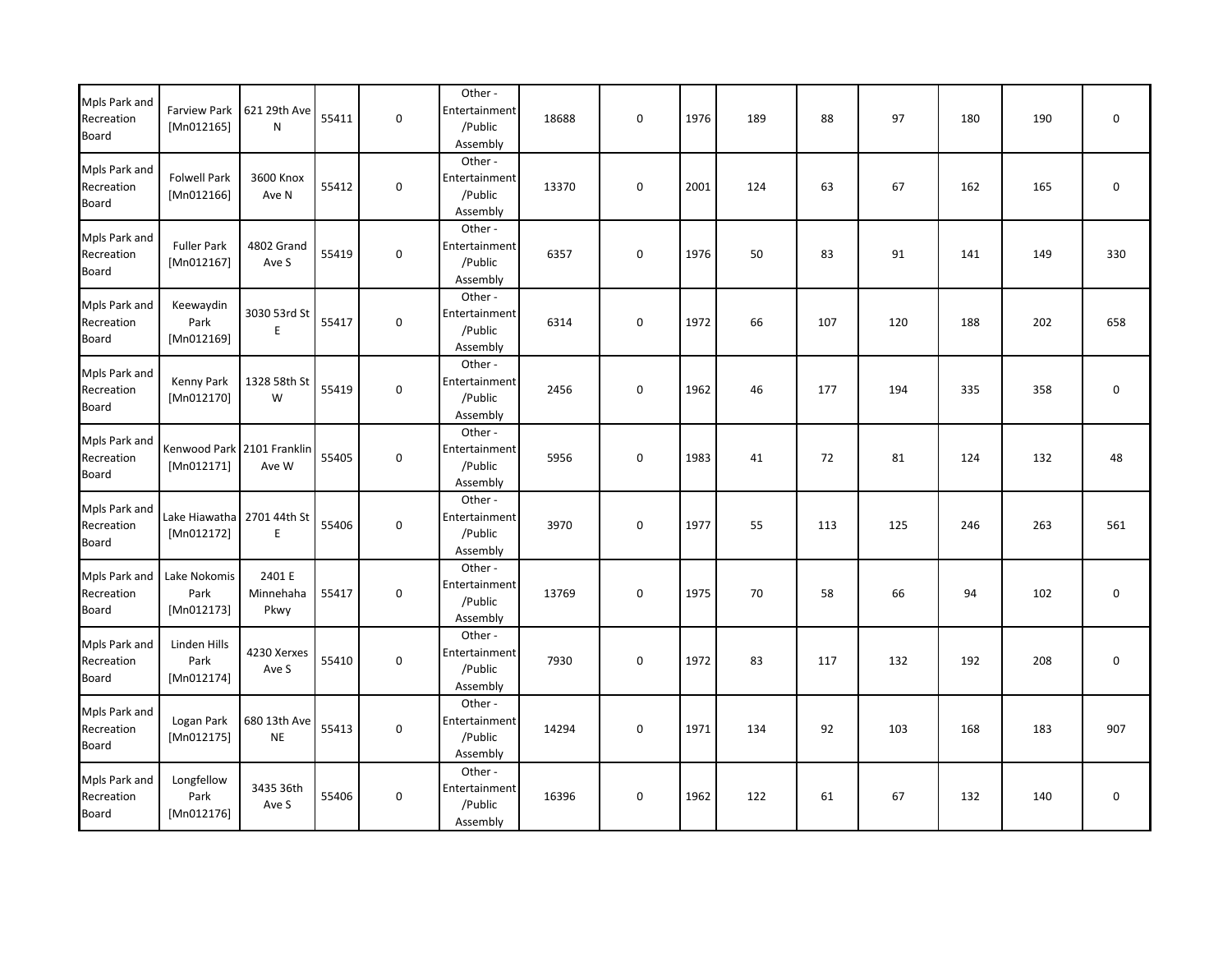| Mpls Park and<br>Recreation<br><b>Board</b> | Loring Park<br>[Mn012177]          | 1382 Willow<br>St              | 55403 | $\mathbf 0$ | Other-<br>Entertainment<br>/Public<br>Assembly | 5164  | $\boldsymbol{0}$ | 1906 | 0   | $\mathbf 0$ | $\mathbf 0$ | 0   | $\mathbf 0$ | 8125             |
|---------------------------------------------|------------------------------------|--------------------------------|-------|-------------|------------------------------------------------|-------|------------------|------|-----|-------------|-------------|-----|-------------|------------------|
| Mpls Park and<br>Recreation<br>Board        | Luxton Park<br>[Mn012178]          | 112 Williams<br>Ave SE         | 55414 | $\mathbf 0$ | Other-<br>Entertainment<br>/Public<br>Assembly | 15400 | 0                | 1969 | 182 | 121         | 133         | 214 | 227         | 808              |
| Mpls Park and<br>Recreation<br><b>Board</b> | ynnhurst Park<br>[Mn012180]        | 1345 West<br>Minnehaha<br>Pkwy | 55419 | $\mathbf 0$ | Other-<br>Entertainment<br>/Public<br>Assembly | 15446 | 0                | 1971 | 108 | 68          | 76          | 126 | 136         | $\boldsymbol{0}$ |
| Mpls Park and<br>Recreation<br>Board        | Matthews<br>Park<br>[Mn012181]     | 2318 29th<br>Ave S             | 55406 | $\mathbf 0$ | Other-<br>Entertainment<br>/Public<br>Assembly | 7846  | 0                | 1968 | 105 | 117         | 131         | 238 | 259         | 351              |
| Mpls Park and<br>Recreation<br><b>Board</b> | McRae Park<br>[Mn012182]           | 906 47th St E                  | 55407 | $\mathbf 0$ | Other-<br>Entertainment<br>/Public<br>Assembly | 7839  | 0                | 1955 | 73  | 103         | 116         | 169 | 183         | 482              |
| Mpls Park and<br>Recreation<br><b>Board</b> | Morris Park<br>[Mn012183]          | 5531 39th<br>Ave S             | 55417 | $\mathbf 0$ | Other-<br>Entertainment<br>/Public<br>Assembly | 4593  | 0                | 1956 | 35  | 74          | 81          | 135 | 144         | 276              |
| Mpls Park and<br>Recreation<br>Board        | Mprb<br>Headquarters<br>[Mn012184] | 2117 W River<br>Rd             | 55411 | 78          | Office                                         | 75327 | 100000           | 2001 | 749 | 70          | 74          | 174 | 178         | 1094             |
| Mpls Park and<br>Recreation<br><b>Board</b> | Painter Park<br>[ $Mn012188$ ]     | 620 34th St<br>W               | 55408 | $\mathbf 0$ | Other-<br>Entertainment<br>/Public<br>Assembly | 5787  | 0                | 1976 | 51  | 100         | 111         | 162 | 173         | 121              |
| Mpls Park and<br>Recreation<br>Board        | Pearl Park<br>[Mn012190]           | 414 Diamond<br>Lake Rd E       | 55419 | $\mathbf 0$ | Other-<br>Entertainment<br>/Public<br>Assembly | 11934 | 0                | 1967 | 116 | 82          | 90          | 172 | 183         | 1816             |
| Mpls Park and<br>Recreation<br><b>Board</b> | Peavey Park<br>[Mn012191]          | 730 22nd St E                  | 55404 | $\mathbf 0$ | Other-<br>Entertainment<br>/Public<br>Assembly | 1865  | 0                | 1992 | 35  | 143         | 154         | 330 | 341         | 650              |
| Mpls Park and<br>Recreation<br>Board        | Powderhorn<br>Park<br>[Mn012194]   | 3400 15th<br>Ave S             | 55407 | $\mathbf 0$ | Other-<br>Entertainment<br>/Public<br>Assembly | 20363 | 0                | 1972 | 0   | 0           | $\mathbf 0$ | 0   | $\mathbf 0$ | 1793             |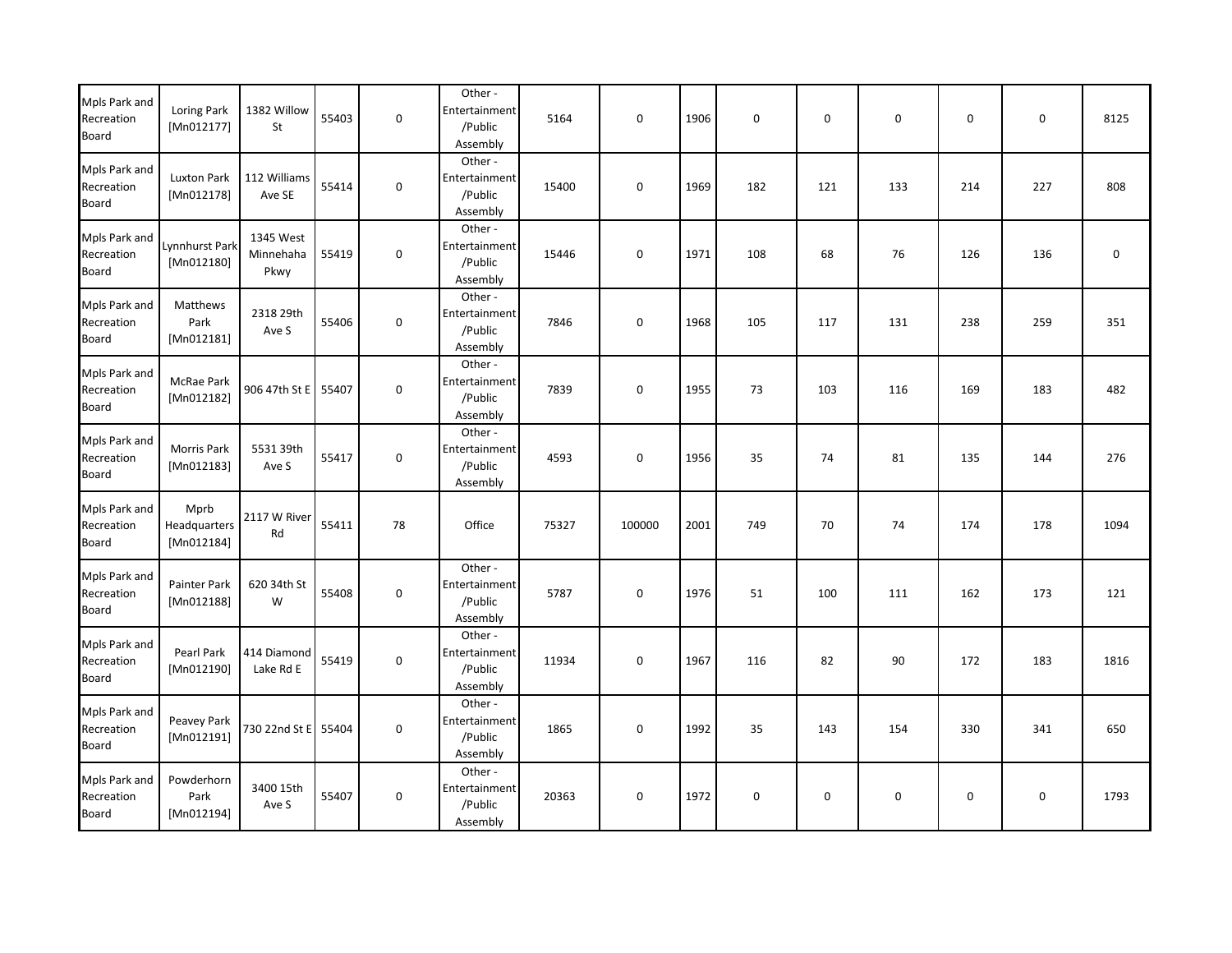| Mpls Park and<br>Recreation<br><b>Board</b> | Sibley Park<br>[Mn012196]                 | 1900 40th St<br>E               | 55407 | $\mathbf 0$ | Other-<br>Entertainment<br>/Public<br>Assembly | 7732  | 0           | 1973 | 84          | 118 | 132         | 198 | 214         | 496         |
|---------------------------------------------|-------------------------------------------|---------------------------------|-------|-------------|------------------------------------------------|-------|-------------|------|-------------|-----|-------------|-----|-------------|-------------|
| Mpls Park and<br>Recreation<br><b>Board</b> | <b>Stewart Park</b><br>[Mn012198]         | 3412 15th<br>Ave S              | 55407 | $\mathbf 0$ | Other-<br>Entertainment<br>/Public<br>Assembly | 6081  | $\mathbf 0$ | 1976 | 63          | 95  | 106         | 185 | 197         | 715         |
| Mpls Park and<br>Recreation<br><b>Board</b> | Van Cleve Park 901 15th Ave<br>[Mn012199] | <b>SE</b>                       | 55414 | $\mathbf 0$ | Other-<br>Entertainment<br>/Public<br>Assembly | 13266 | $\mathbf 0$ | 1970 | 137         | 108 | 120         | 187 | 202         | $\mathbf 0$ |
| Mpls Park and<br>Recreation<br><b>Board</b> | <b>Waite Park</b><br>[Mn012200]           | 3301 Ulysses<br>St NE           | 55418 | $\mathbf 0$ | Other-<br>Entertainment<br>/Public<br>Assembly | 6212  | $\mathbf 0$ | 1979 | $\mathbf 0$ | 0   | $\mathbf 0$ | 0   | $\mathbf 0$ | 110         |
| Mpls Park and<br>Recreation<br><b>Board</b> | [Mn012201]                                | Webber Park 4300 Webber<br>Pkwy | 55412 | $\mathbf 0$ | Other-<br>Entertainment<br>/Public<br>Assembly | 7016  | $\mathbf 0$ | 1977 | 69          | 87  | 96          | 175 | 188         | 79          |
| Mpls Park and<br>Recreation<br>Board        | <b>Whittier Park</b><br>[Mn012202]        | 2600 Grand<br>Ave S             | 55408 | $\mathbf 0$ | Fitness<br>Center/Health<br>Club/Gym           | 7549  | $\mathbf 0$ | 1974 | 108         | 125 | 139         | 255 | 270         | $\mathbf 0$ |
| Mpls Park and<br>Recreation<br><b>Board</b> | Windom Ne<br>Park<br>[Mn012203]           | 2251 Hayes<br>St NE             | 55418 | $\mathbf 0$ | Other-<br>Entertainment<br>/Public<br>Assembly | 3880  | $\mathbf 0$ | 1991 | 48          | 133 | 150         | 226 | 243         | 575         |